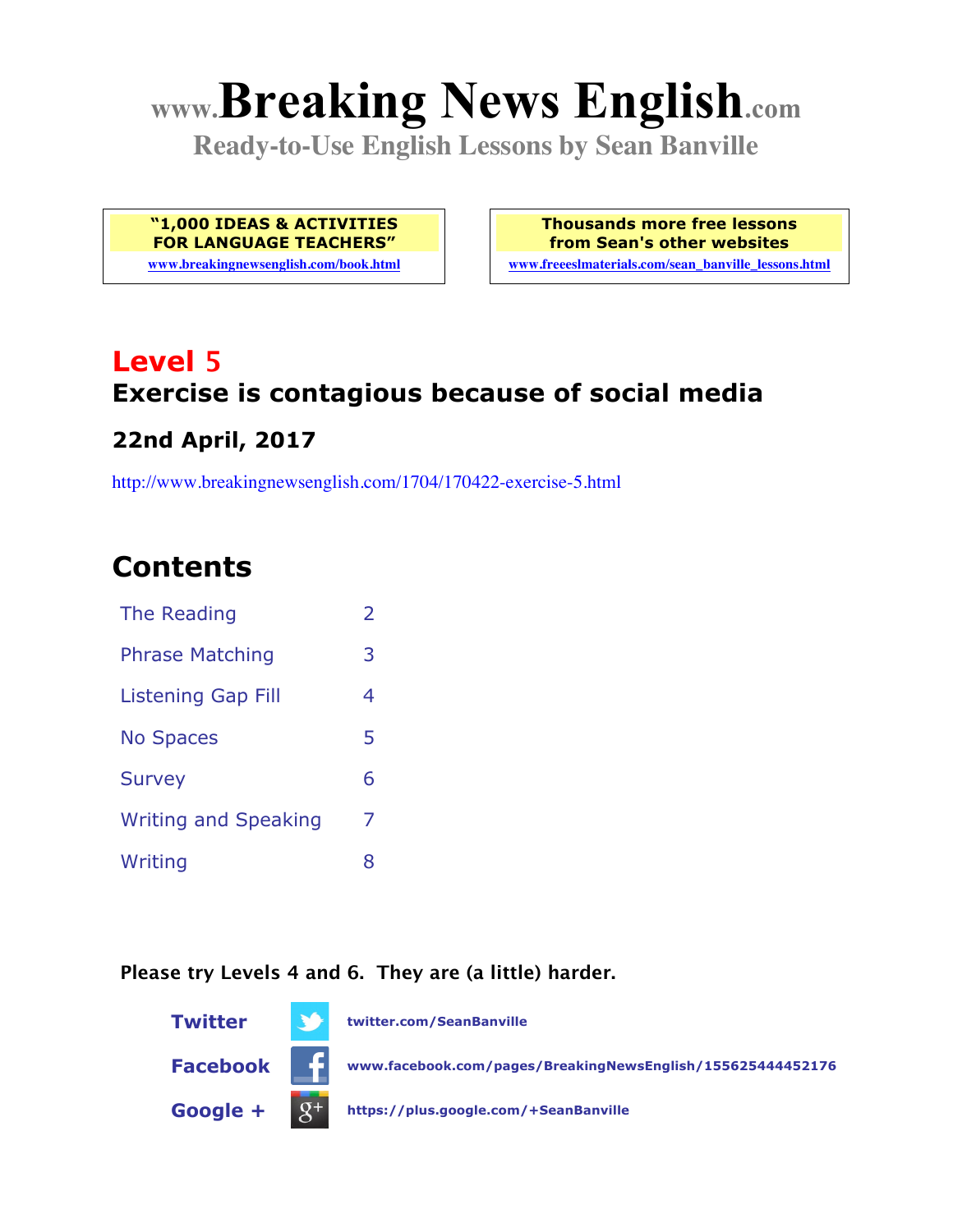### **THE READING**

From http://www.breakingnewsenglish.com/1704/170422-exercise-5.html

A study shows that physical activity is 'contagious' because of social media. Researchers at the Massachusetts Institute of Technology found that people who post details of their exercise patterns on social media sites motivate other people to be more active. Researchers tracked the exercise routines of 1.1 million runners over a five-year period. They looked at the runners' social network use, distance, time, speed and the calories burned. The researchers concluded that sharing exercise data on social media can inspire others to exercise more, harder and more competitively.

The study includes accounts of how reading about a friend's exercise can be inspiring. It said: "An additional kilometre run by friends can inspire someone to run an additional threetenths of a kilometre, and an additional ten minutes run by friends can inspire someone to run three minutes longer." Social media improved the performance of slower, less in shape runners, and of those who were showing signs of overtaking a friend's performance. A researcher said: "In general, if you run more, it is likely that you can cause your friends to run more."

Sources: http://www.**netdoctor.co.uk**/healthy-living/fitness/news/a28041/is-running-contagious/ http://www.**health.com**/fitness/running-socially-contagious https://www.**nytimes.com**/2017/04/19/well/move/running-may-be-socially-contagious.html?\_r=0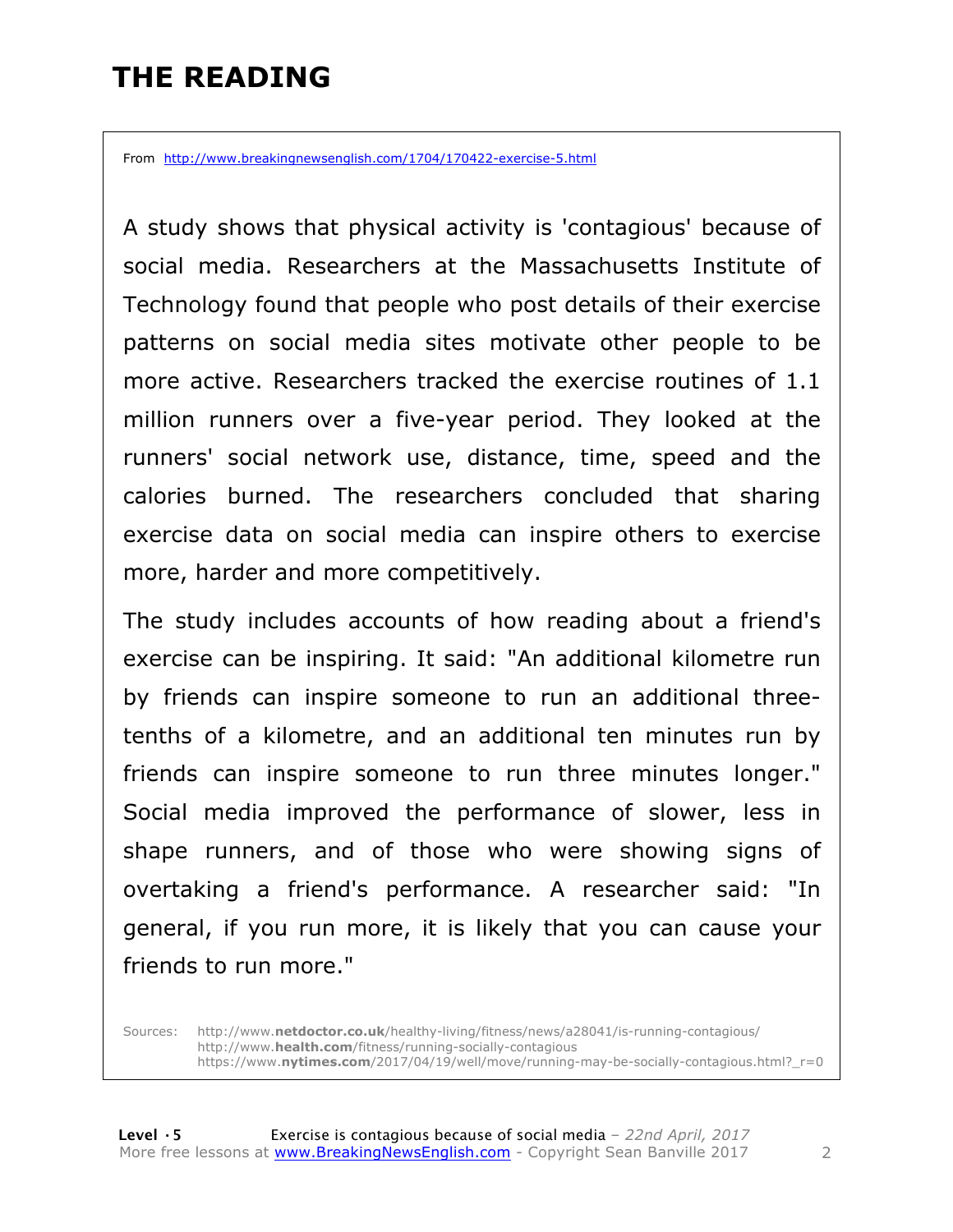# **PHRASE MATCHING**

From http://www.breakingnewsenglish.com/1704/170422-exercise-5.html

#### **PARAGRAPH ONE:**

- 1. A study shows that physical
- 2. because of
- 3. people who post details
- 4. motivate other people to
- 5. over a five-
- 6. social
- 7. calories
- 8. inspire

#### **PARAGRAPH TWO:**

- 1. reading about a
- 2. three-
- 3. an additional
- 4. less in shape
- 5. showing
- 6. overtaking a friend's
- 7. In
- 8. cause your friends
- a. network use
- b. of their exercise
- c. year period
- d. social media
- e. burned
- f. activity is 'contagious'
- g. others
- h. be more active

- a. general
- b. friend's exercise
- c. signs
- d. to run more
- e. tenths of a kilometre
- f. runners
- g. ten minutes
- h. performance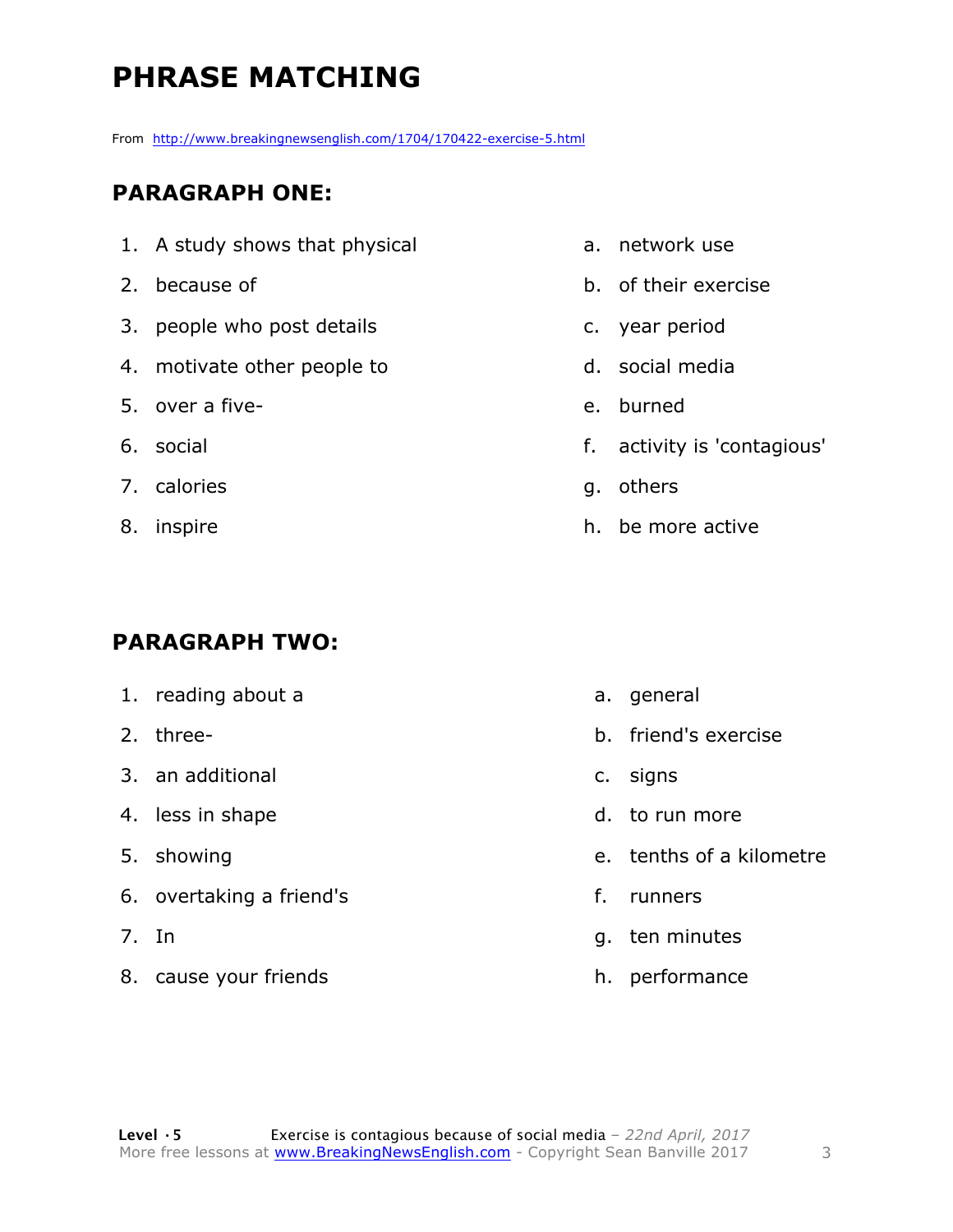### **LISTEN AND FILL IN THE GAPS**

From http://www.breakingnewsenglish.com/1704/170422-exercise-5.html

A study shows that (1) and the contagious' because of social media. Researchers at the Massachusetts Institute of Technology found that people (2) \_\_\_\_\_\_\_\_\_\_\_\_\_\_\_\_\_\_\_ of their exercise patterns on social media sites motivate other people (3) \_\_\_\_\_\_\_\_\_\_\_\_\_\_\_\_\_\_\_\_\_\_\_ active. Researchers tracked the exercise routines of 1.1 million runners over a fiveyear period. They looked at the runners' social (4) \_\_\_\_\_\_\_\_\_\_\_\_\_\_\_\_\_\_\_\_\_\_\_, distance, time, speed and the (5) \_\_\_\_\_\_\_\_\_\_\_\_\_\_\_\_\_\_\_\_\_\_. The researchers concluded that sharing exercise data on social media can inspire others to exercise more, harder and (6) \_\_\_\_\_\_\_\_\_\_\_\_\_\_\_\_\_\_\_\_\_.

The (7) The (7) The (7)  $\blacksquare$  of how reading about a friend's exercise can be inspiring. It said: "An additional kilometre run (8) \_\_\_\_\_\_\_\_\_\_\_\_\_\_\_\_\_\_\_ inspire someone to run an additional (9) \_\_\_\_\_\_\_\_\_\_\_\_\_\_\_\_\_\_\_ a kilometre, and an additional ten minutes run by friends (10) \_\_\_\_\_\_\_\_\_\_\_\_\_\_\_\_\_\_\_\_\_\_\_\_ to run three minutes longer." Social media improved the performance of slower, less in shape runners, (11) \_\_\_\_\_\_\_\_\_\_\_\_\_\_\_\_\_\_\_ who were showing signs of overtaking a friend's performance. A researcher said: "In general, if you run more, (12) \_\_\_\_\_\_\_\_\_\_\_\_\_\_\_\_\_\_\_ you can cause your friends to run more."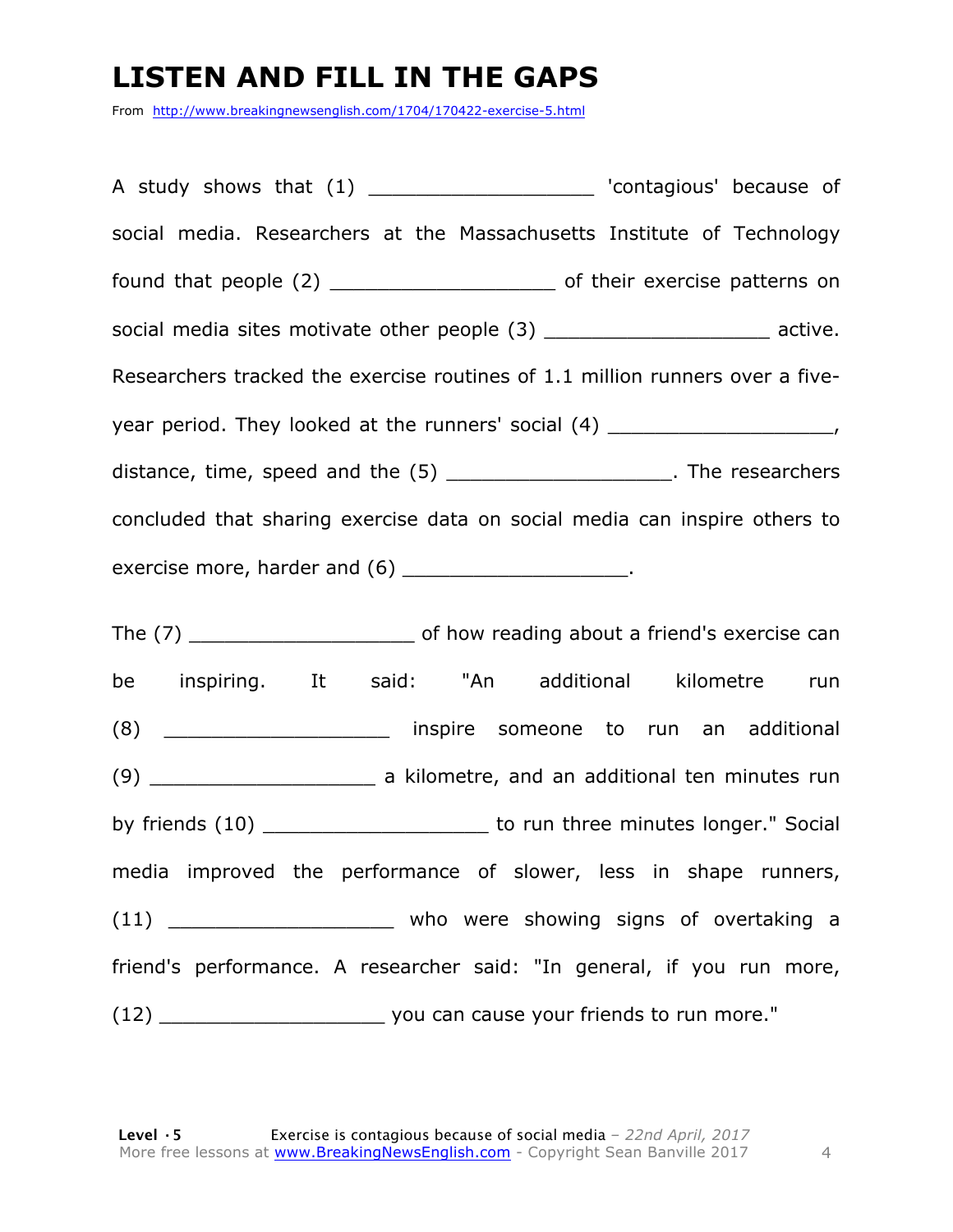# **PUT A SLASH ( / )WHERE THE SPACES ARE**

From http://www.breakingnewsenglish.com/1704/170422-exercise-5.html

Astudyshowsthatphysicalactivityis'contagious'becauseofsocialmedi a.ResearchersattheMassachusettsInstituteofTechnologyfoundthatp eoplewhopostdetailsoftheirexercisepatternsonsocialmediasitesmot ivateotherpeopletobemoreactive.Researcherstrackedtheexercisero utinesof1.1millionrunnersoverafive-yearperiod.Theylookedattheru nners'socialnetworkuse,distance,time,speedandthecaloriesburned. Theresearchersconcludedthatsharingexercisedataonsocialmediaca ninspireotherstoexercisemore,harderandmorecompetitively.Thest udyincludesaccountsofhowreadingaboutafriend'sexercisecanbeins piring.Itsaid:"Anadditionalkilometrerunbyfriendscaninspiresomeon etorunanadditionalthree-tenthsofakilometre,andanadditionaltenm inutesrunbyfriendscaninspiresomeonetorunthreeminuteslonger."S ocialmediaimprovedtheperformanceofslower,lessinshaperunners,a ndofthosewhowereshowingsignsofovertakingafriend'sperformance .Aresearchersaid:"Ingeneral,ifyourunmore,itislikelythatyoucancau seyourfriendstorunmore."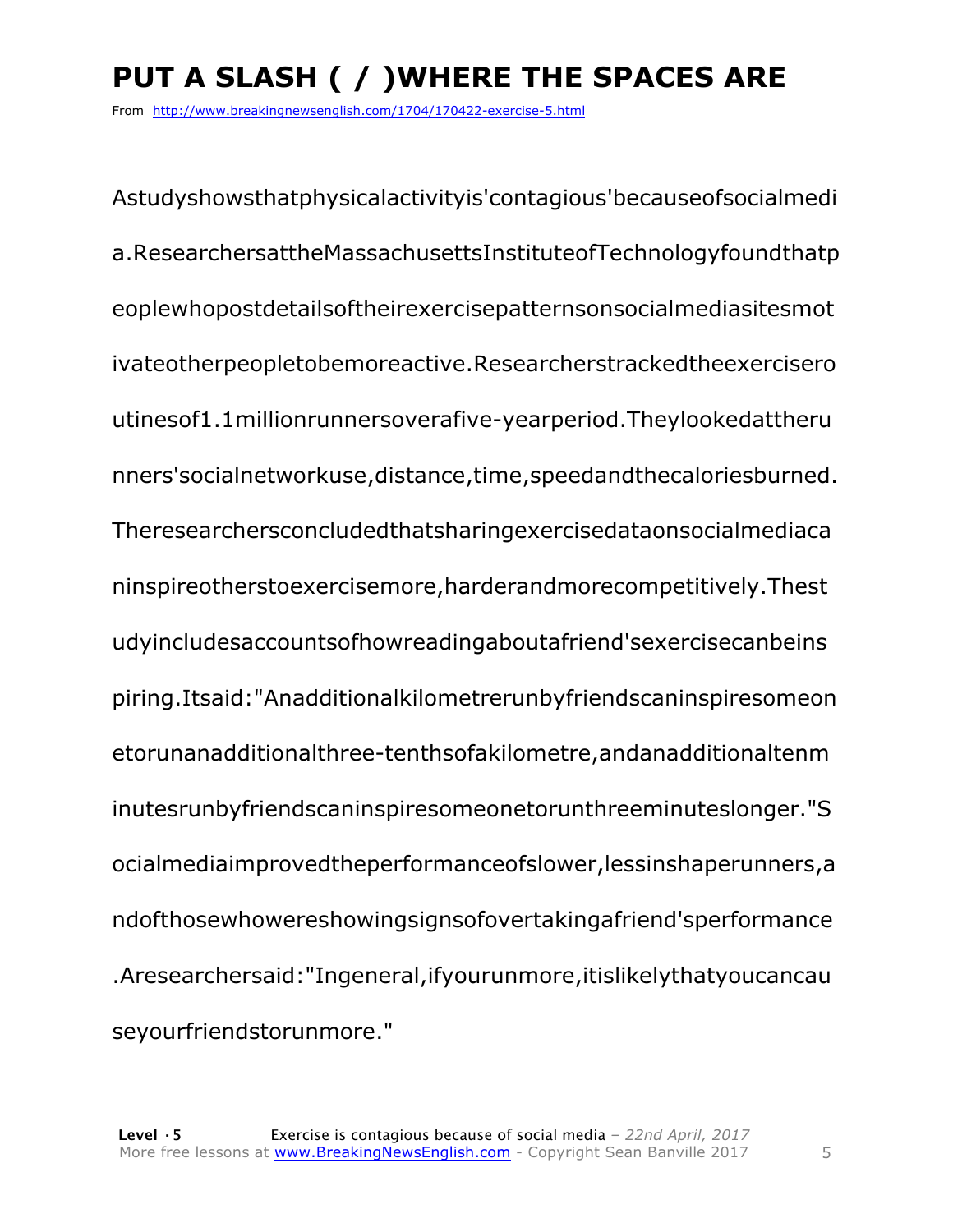### **EXERCISE SURVEY**

From http://www.breakingnewsenglish.com/1704/170422-exercise-4.html

Write five GOOD questions about exercise in the table. Do this in pairs. Each student must write the questions on his / her own paper.

When you have finished, interview other students. Write down their answers.

|      | STUDENT 1 | STUDENT 2 | STUDENT 3 |
|------|-----------|-----------|-----------|
| Q.1. |           |           |           |
| Q.2. |           |           |           |
| Q.3. |           |           |           |
| Q.4. |           |           |           |
| Q.5. |           |           |           |

- Now return to your original partner and share and talk about what you found out. Change partners often.
- Make mini-presentations to other groups on your findings.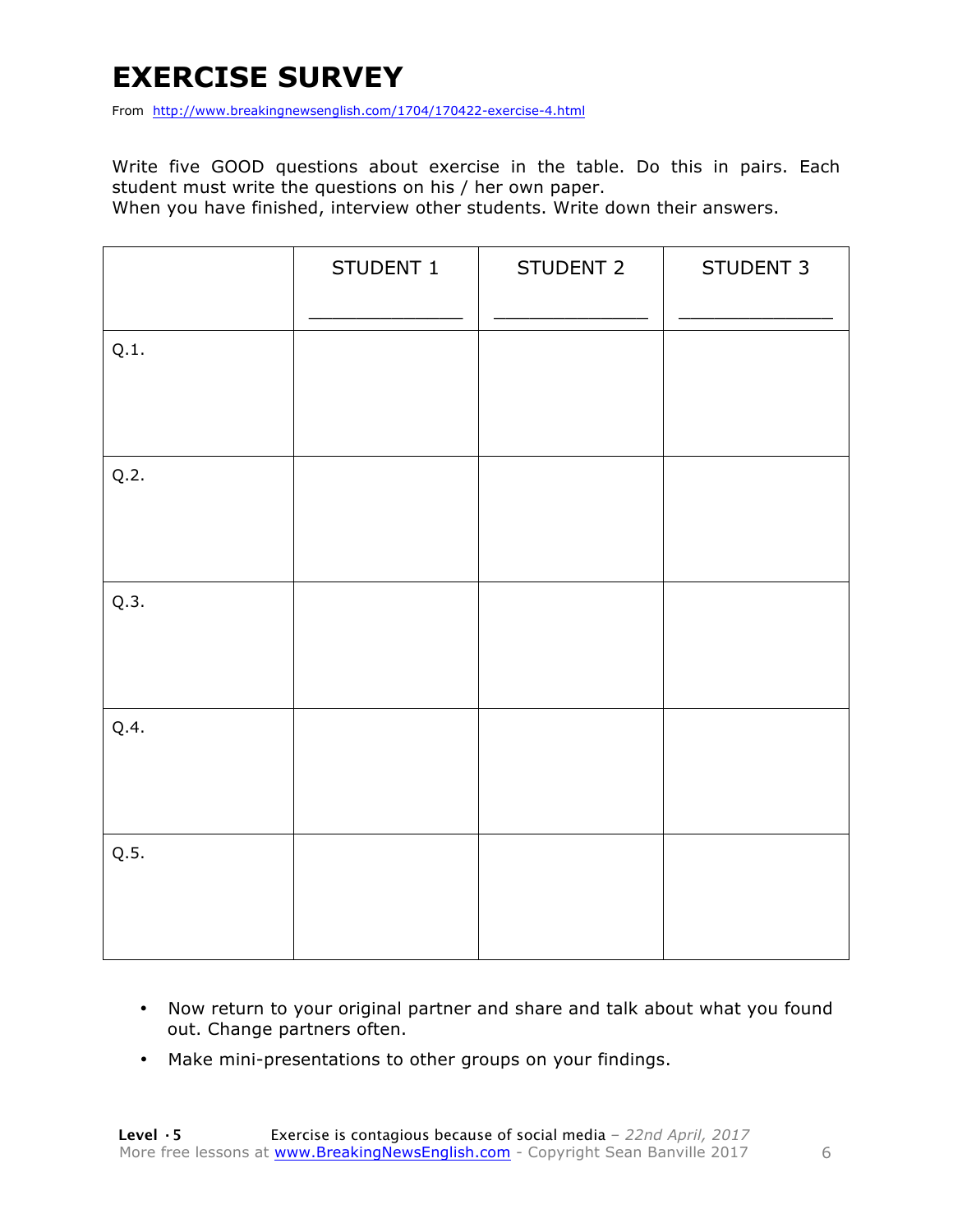### **WRITE QUESTIONS & ASK YOUR PARTNER(S)**

Student A: Do not show these to your speaking partner(s).

| a) |  |  |
|----|--|--|
| b) |  |  |
| c) |  |  |
| d) |  |  |
| e) |  |  |
| f) |  |  |
|    |  |  |

*Exercise is contagious because of social media – 22nd April, 2017* More free lessons at www.BreakingNewsEnglish.com

### **WRITE QUESTIONS & ASK YOUR PARTNER(S)**

-----------------------------------------------------------------------------

Student B: Do not show these to your speaking partner(s).

| a) |  |  |
|----|--|--|
| b) |  |  |
| c) |  |  |
| d) |  |  |
| e) |  |  |
| f) |  |  |
|    |  |  |